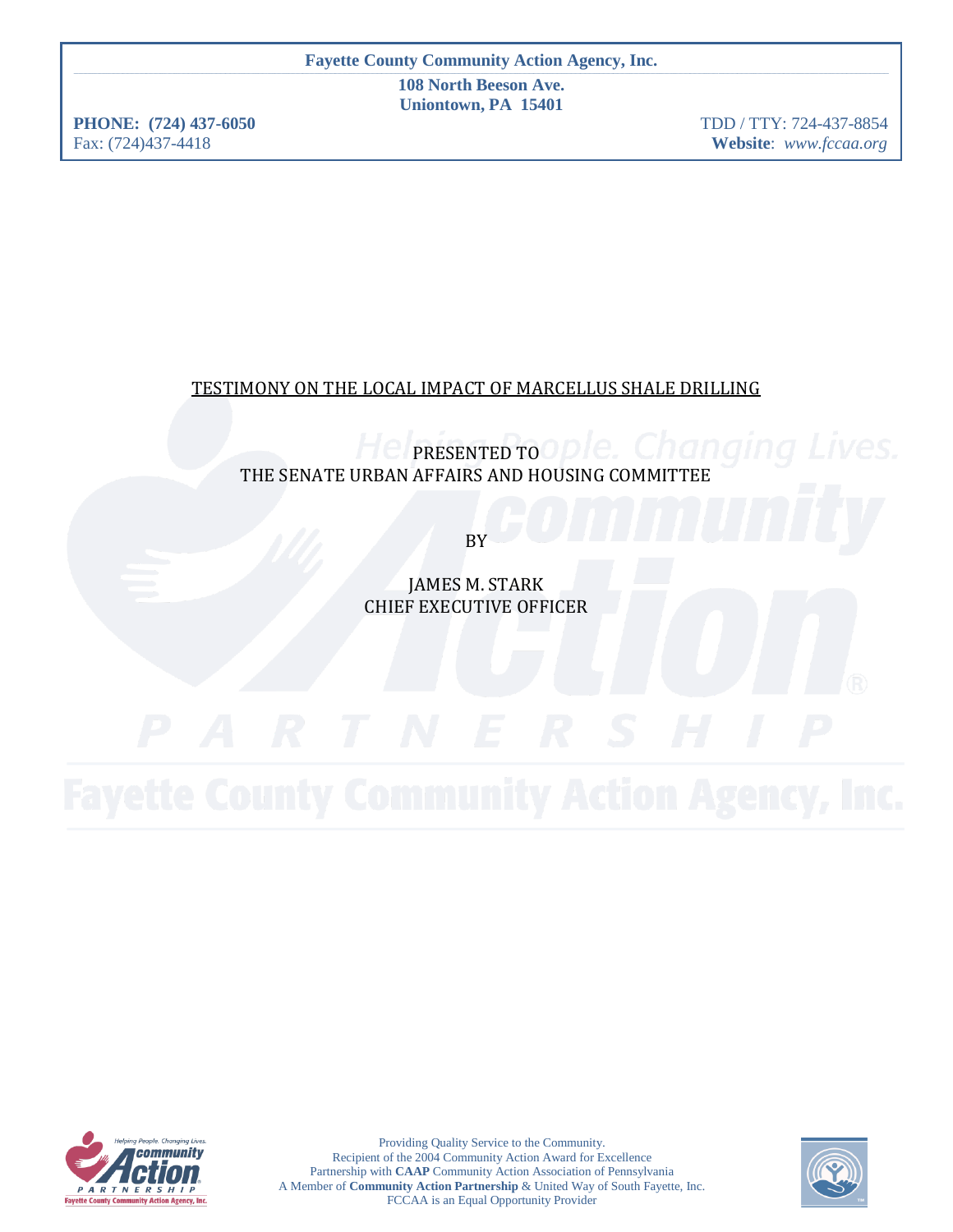Good Afternoon. Thank you Senator Yaw and members of the Senate Urban Affairs and Housing Committee for the opportunity to share with you some of the progress and the challenges we see regarding housing in the Fayette County area.

My name is James Stark and I am the Chief Executive Officer of Fayette County Community Action Agency, Inc. (FCCAA) which is headquartered in Uniontown, PA. It is an honor to have the opportunity to present this testimony.

FCCAA is a non-profit charitable organization that provides a range of services to residents of the Fayette County area. Our mission is to strengthen individual and families to become more self-sufficient, achieving their potential by taking advantage of opportunities, improving the conditions in which they live, and taking ownership of their community.

As a Community Action Agency, we work to change people's lives and improve communities.

We provide a range of services to the local community, working with many of the Commonwealth Departments and programs. We operate several Senior Centers throughout the County, deliver services through the Women's Infants and Children program, and offer adult education and training services. We also operate the County's food bank and offer a range of emergency services, including food and shelter.

Much of the service work in which we are engaged involves housing. We are a HUD-Certified Housing Counseling Agency and we offer a full continuum of housingservices, ranging from emergency shelter to rent/mortgage assistance to homeownership and firsttime homebuyer programs. These services are offered in partnership with State, Federal, County, and private funding sources.

In addition to providing housing services, FCCAA is engaged in community development and housing development. Our Agency has a successful track record of developing housing directly and also through an affiliate, Threshold Housing Development, Inc (THD). THD was formed through a partnership between FCCAA and Community Action Southwest, which serves Washington and Greene Counties in Southwestern PA. Since 1991, THD developed more than 290 new construction and renovation projects in Washington, Greene and Fayette Counties.

We have also been fortunate to be part of the Local Initiative Support Corporation (LISC) Sustainable Communities Program initiative. This comprehensive community development initiative is designed to focus resources on community investment as well human resource investment through training, coaching, efforts to build a healthy community through crime reduction, and various health initiatives. The five goals of the program include:

- 1. Expanding investment in housing and other real estate;
- 2. Increasing family income and wealth;
- 3. Stimulating economic development;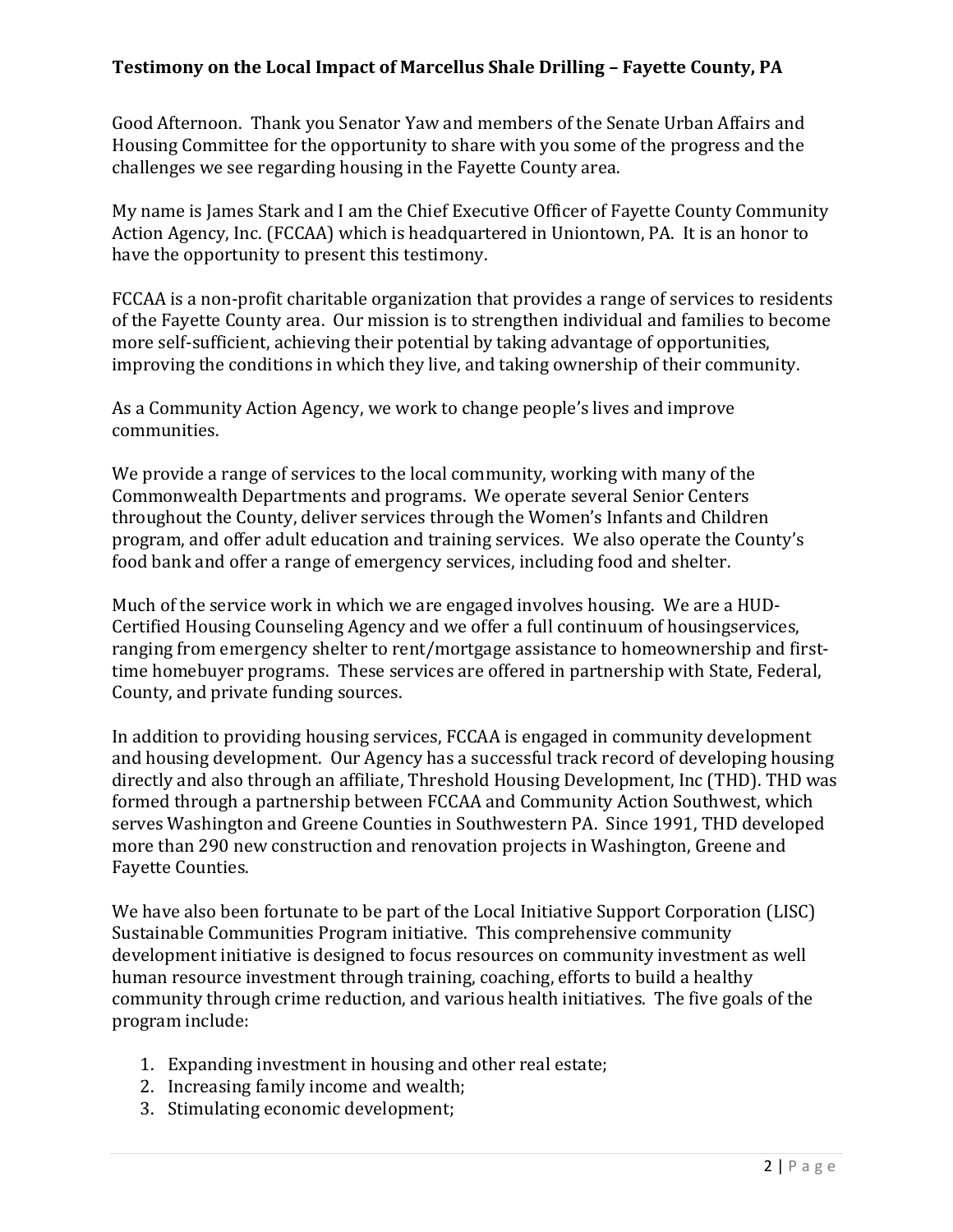- 4. Improving access to quality education; and
- 5. Supporting healthy environments and lifestyles.

We believe that successful revitalization requires a comprehensive approach rather than simply investment capital investment in housing. Therefore, in addition to housing development, we have focused on commercial development, business development, training, and promoting healthy lifestyles. This comprehensive approach has allowed us to develop other initiatives directly and in partnership with others initiatives include:

- The development of a federally-qualified health center;
- The development of a food hub to strengthen the agriculture production and processing of value added food products locally;
- In partnership with the Uniontown Redevelopment Authority, the exploration of developing a food market in a food desert in Uniontown;
- The development of green and Energy Star residential and commercial buildings;
- The establishment of a community college satellite center;
- Strengthening of community participation and planning efforts; and
- The development of community gardens and other resident-driven activities.

Our local communities recognize and look forward to the growth of jobs in the gas industry and recognize that the resources from the impact fee will benefit our local communities.

Fayette County is a fourth-class county. We have seen a decline in population over the past decade from 148,644 in 2000 to a population of 136,606 in 2010. Fayette County and much of rural western PA are challenged by high unemployment and high poverty rates, along with a myriad of other social problems. 19% of Fayette County families live below the federal poverty level (compared to 12% statewide). The only Pennsylvania County that has a higher percentage of families in poverty is Philadelphia County. Fayette also has an aging population with about 33% of residents over age 55. Some of the other social challenges which the county must confront are:

- Higher unemployment rates
- A per capita income that is  $30\%$  less than the statewide per capita
- 25% of our residents and over 50% of our children rely on Medical Assistance to meet their health needs
- Our county residents suffer from higher chronic health problems including heart disease and diabetes rates.
- High rent to income ratios (42.5% of Fayette County families who rent pay over 30% of their household income in rental expense)

In 2011, the Appalachian Regional Commission and the Institute for Public Policy and Economic Development published a report entitled "Impact on Housing in Appalachia Pennsylvania as Result of Marcellus Shale." It reported that, between January 2009 and July 2011, the county recorded a total of 194 Marcellus Shale permits and 90 wells.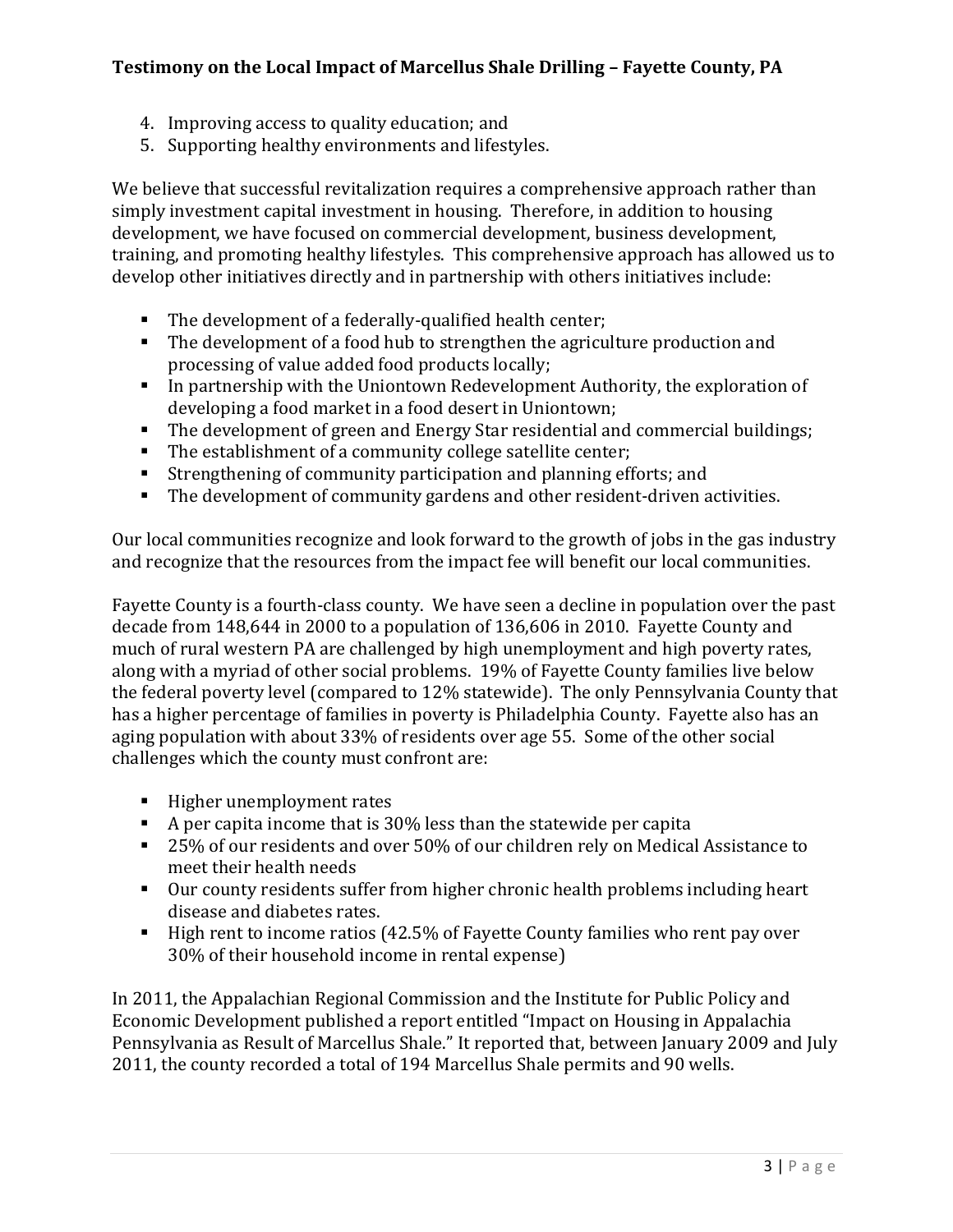This report identified affordable housing as a major issue for our local communities. The report identified a number of problems including:

- A lack of affordable properties
- Shortages of rental units due to the influx of gas workers
- **Increasing rents**

The increased demand for rental properties has resulted in increased rental prices, which have placed a greater burden on local families, particularly lower-income residents who have lower earning power.

Specific to Fayette County, the study reported that:

- The average household income increased between 2000 and 2010 by 22% to \$45,617, but is still lower that the statewide average of \$49,371.
- Unemployment rates remained among the highest of the counties that are part of the Marcellus region.
- Poverty in the last decade increased. 17.3% of residents live below poverty and almost 27% of children under 18 live in households with incomes below the federal poverty level.
- The study reported that, between 2000 and 2010, Fayette County experienced a net loss in total housing units of 3,717, with a slight increase in renter-occupied units.
- The County's median home value of \$79,600 is well below the Statewide median value of \$179,900.
- The number of home sales has declined since 2006. Last year we saw a slight increase with total home sales of 1,275, although the aggregate value of the sales continued to decline.
- 37% of our housing units were built before 1940 compared to 29% statewide.
- Only about 10% of our housing units are multifamily units (three or more) compared to 15.4% statewide in 2009.
- In 2009, the median gross rent was \$503 lower than the \$716 statewide

Over the last decade, we experienced a net loss of 3,717 housing units and saw a slight increase in renter-occupied units. Particularly in Uniontown, additional older and blighted properties have been recently removed through the work of the Redevelopment Authority.

There are numerous opportunities in addition to Marcellus development that will impact the housing market in the County. Improved highways have made access to the Pittsburgh and Morgantown labor markets easier. Additionally, investments in Uniontown and other communities have helped to improve amenities.

There are two parts to our communities' housing problem: having affordable housing for local residents and having adequate housing for the influx of new workers into the local communities. Both require developing an adequate supply of housing. To do so requires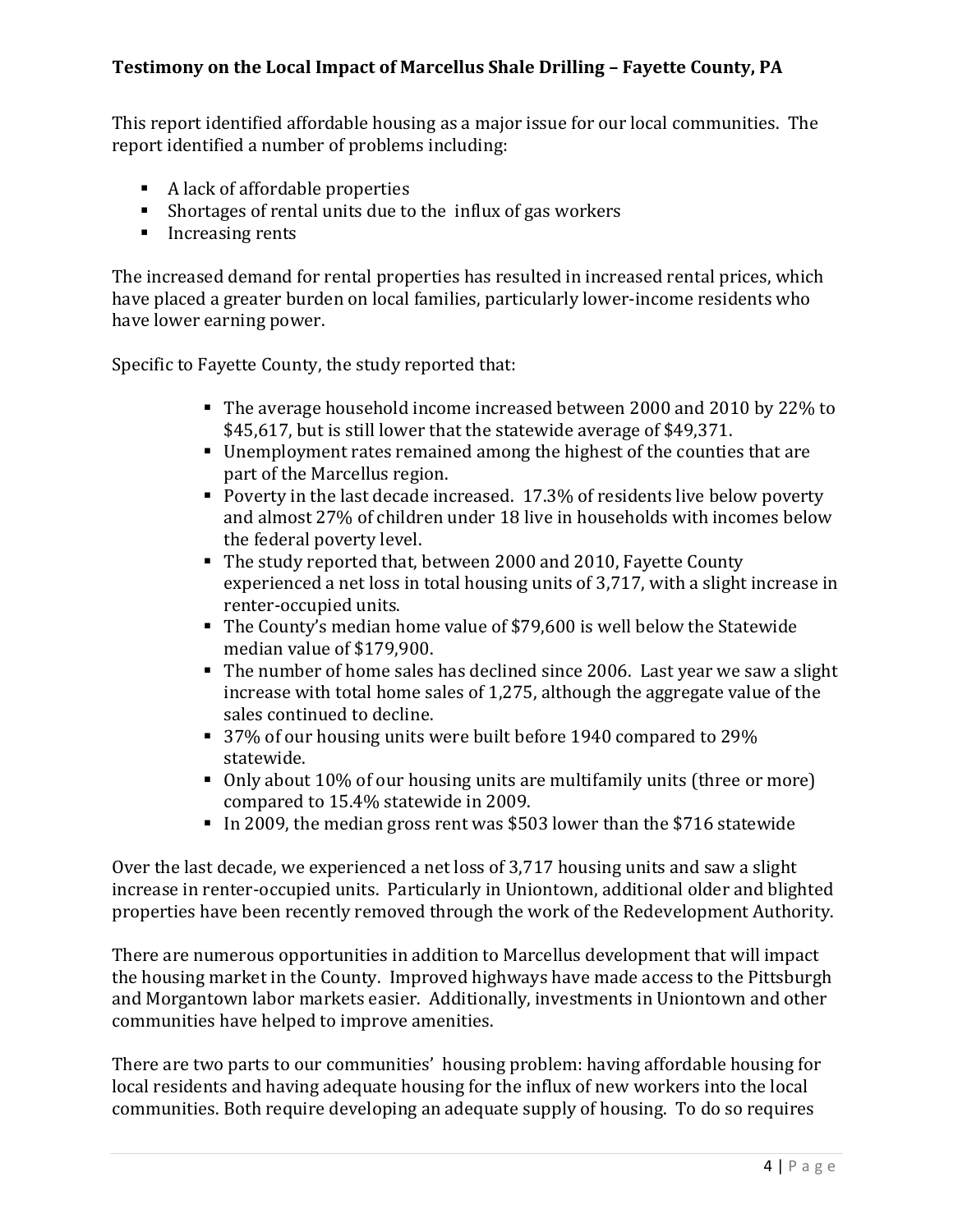strong programs such as those offered by the Pennsylvania Housing Finance Agency, the PA Department of Community and Economic Development, the USDA Rural Development initiatives, and private funders. The new PA Housing Affordability and Rehabilitation Enhancement Fund, which funds the Housing Trust Fund through impact fees and targets resources to the Shale region, is an important addition to existing housing resources.

For many families, finding affordable housing is a challenge, particularly with the influx of workers in the Shale industries. Our agency works with about 800 families each year that are struggling with eviction and homelessness. Over the past few years, State resources have been reduced for the rental assistance program. Fortunately, additional federal resources, administered through the PA Department of Community and Economic Development, like the Homelessness Prevention and Rapid Rehousing Program, have helped to offset State reductions.

We have seen an increase in the number of people who are homeless without shelter during the two most recent point-in-time surveys. In the most-recent survey, 18 people were found sleeping on the streets during the night the survey was conducted. This was a substantial increase from the five found last year. Additionally, the number of homeless people residing in shelters has almost doubled since 2010 on the survey night. We are fortunate to have a strong shelter system throughout the county. 85 residents were sheltered the night of the survey. This number is indicative of families' economic situations, the county's high poverty rate, and the lack of public support, including Section 8 resources.

The waiting list for Section 8 housing vouchers in our county is several years long. We are seeing increasing rents, which is challenging for local residents. Our fair market rents range from \$579 per month for a one-bedroom apartment to \$861 per month for a threebedroom apartment. With the families we help through the State Rental Assistance program, we have seen the average rent increase from last year's cost of \$626 a month to \$672 a month. 38% of our families countywide have incomes below \$25,000 a year. In our urban centers, like Uniontown (45%) and Connellsville (47%), where the housing market is tighter, there are more families with annual incomes of less than \$25,000 paying more for neglected properties.

Certainly our communities will benefit from the proceeds of the new impact fees. This funding will help communities to address infrastructure and other issues, as well as helping with the housing issues. Recently, Redstone Township was able to commit \$100,000 of its CDBG resources to help develop the infrastructure for Threshold Housing Development, Inc.'s new 36 single-family home Three Oaks development.

In recent years, Fayette County has benefitted from several important programs, which have helped to revitalize the county seat of Uniontown. The downtown area has benefited from the Main Street program, and also private investment to undergo a complete transformation. The Gallatin Avenue neighborhood, which is part of the State's Elm Street program, has seen improvements to the housing stock with both new construction and rehabilitation. The Statewide Weed and Seed initiative added Uniontown's Gallatin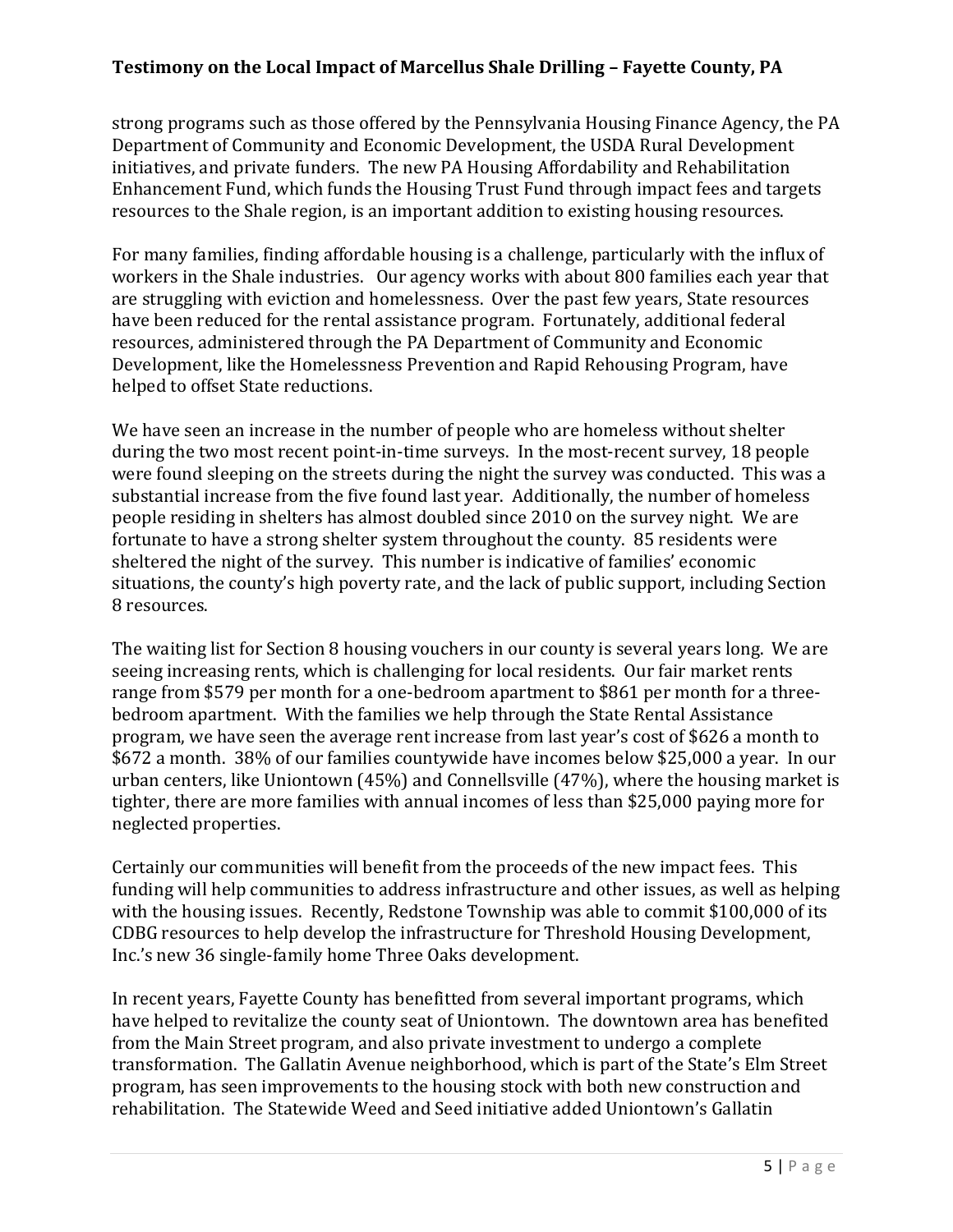Avenue, LaFayette, and East End neighborhoods to the program, which helped to reduce crime and introduce a number of community initiatives. Unfortunately, with the challenges of the State budget, these important programs have been reduced or, in some cases, eliminated.

Despite the challenges, we have seen progress in housing development. FCCAA has been active in the development of housing options for the local communities. Recently, our work was recognized by the Community Action Partnership, a national association of Community Action Agencies, with The 2012 Community Economic Development and Innovation Award for Community Revitalization and Investment.

#### **Uniontown Family Homes**



In 2009, FCCAA completed the development of 30 three-and four-bedroom scattered-site in-fill homes in the City of Uniontown. This was primarily a PHFA-funded tax-credit development. FCCAA partnered with a private investor (PNC Multifamily Housing) in the development of these homes and funded the construction of the homes to achieve a Home Energy Rating System design score of 86 or higher. The construction of these homes will have an immense impact on the environment, the community, and the low-income families who occupy them. The area this development targets is part of a Blue Print Community, which was designated as such by the Federal Home Loan Bank of Pittsburgh because of its need for community development. These homes were developed using the Pennsylvania Housing Finance Agency Tax Credit Program. Tenants of the homes have the option to purchase the property for the outstanding debt at the end of the 15-year tax credit compliance period. This outstanding debt is estimated to be about \$50,000. The development serves working families with income of up to 60% of the average median income for Fayette County.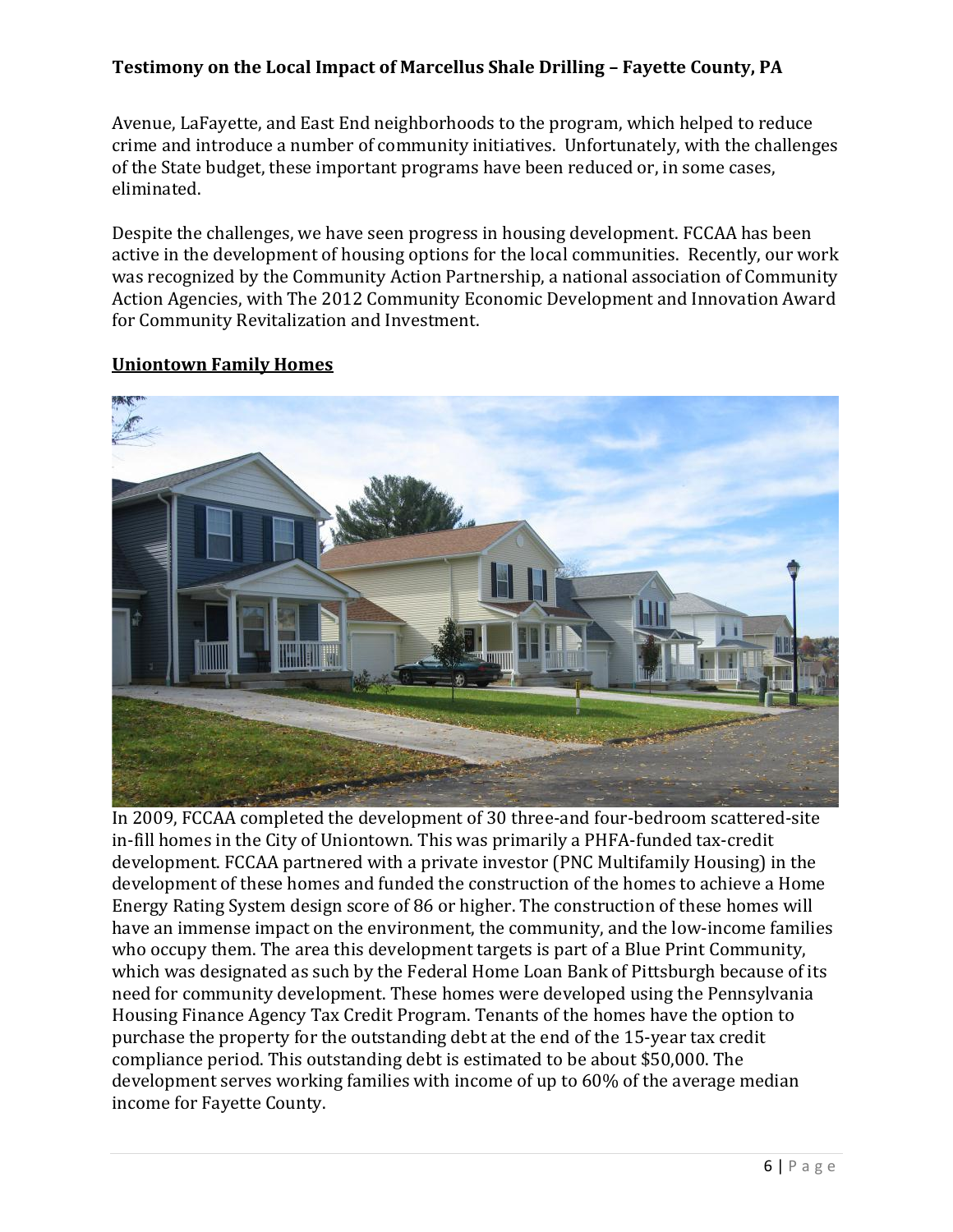FCCAA provides case management services to these residents, which links the participants to all of FCCAA's human service programs as well as all available human service providers in the area. Services include: housing counseling, life skills, mental health counseling, drug and alcohol counseling, rental assistance, nutrition and healthy living services, adult education, and secondary education.

The project was possible with the help of funds from the Federal Home Loan Bank and the DCED Housing Redevelopment Assistance Program through the Uniontown Redevelopment Authority.



#### **Maple Garden Apartments**

In 2011, FCCAA, in conjunction with PIRHL Developers (PIRHL), completed its most recent development, Maple Garden Apartments. Maple Garden Apartments is a 36-unit apartment building for independent seniors located in the heart of Uniontown's North Gallatin Avenue Elm Street area. Maple Garden Apartments is a \$7.2 million collaborative effort by FCCAA and PIRHL, a Cleveland-based residential developer. It is the second affordable housing development completed by FCCAA and PIRHL. Situated one-quarter mile from the Downtown Business District, in the Elm Street Community, Maple Garden Apartments addresses the region's need for high-quality affordable housing for independent seniors.

The building is certified to meet the Pennsylvania Housing Finance Agency's (PHFA) criteria for energy efficiency and conservation, operational savings, and sustainable building practices. Amenities also include multiple community rooms, two large outdoor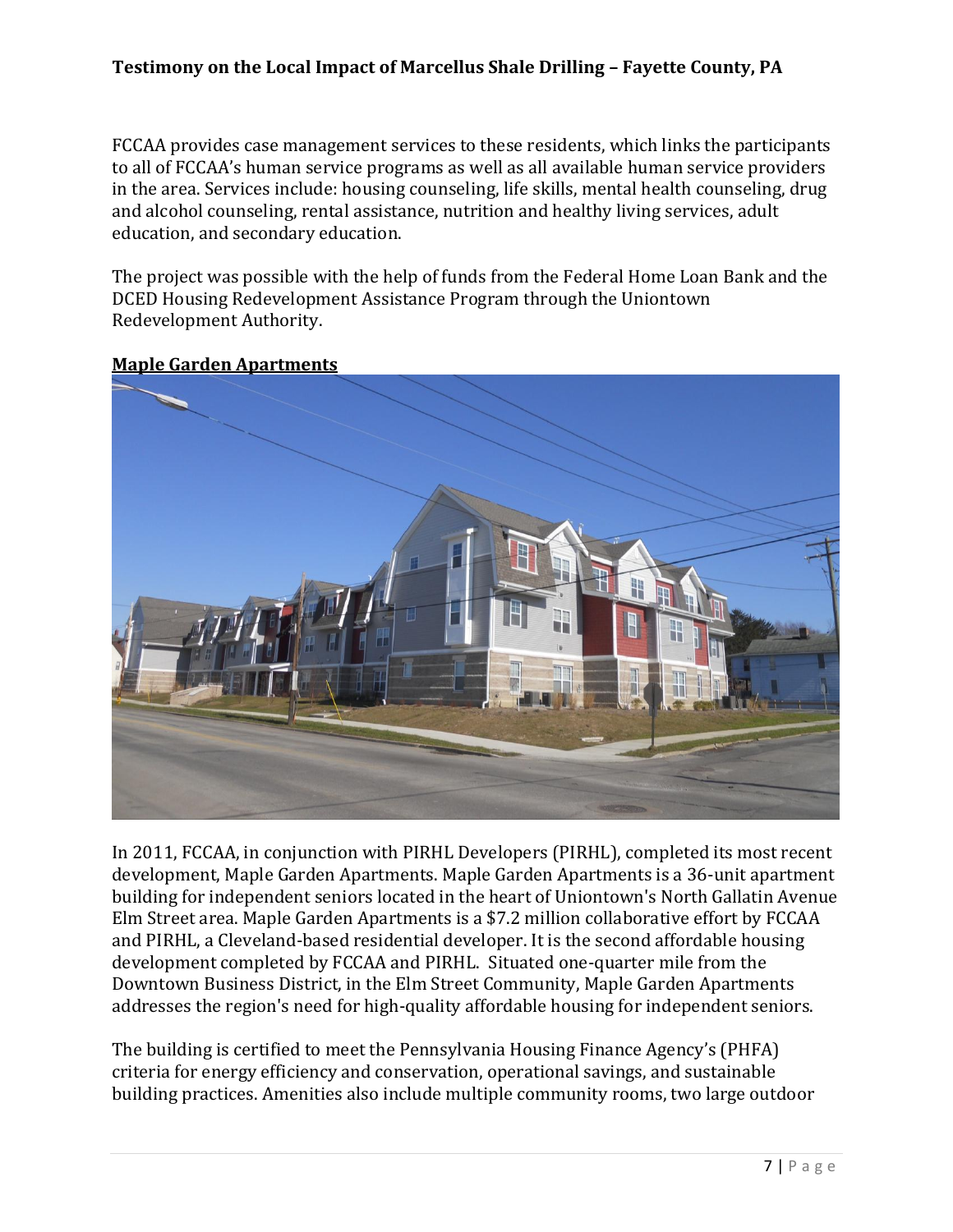patios, an exercise center, a computer room, and extra storage and laundry rooms on each floor.



#### **Threshold Housing Development**

Threshold Housing Development, Inc., (THD) a partnership project of Fayette County Community Action and Community Action Southwest, develops housing in Fayette, Greene, and Washington Counties. For more than two decades, THD has worked to provide safe, affordable housing for families in Southwestern Pennsylvania.

Threshold is a state-certified Community Housing Development Organization and has completed more than 290 new construction and renovation projects throughout the tricounty area. Projects are support by a variety of funding including tax credits, grant programs such as HOME and other federal programs. Threshold is a sponsor of the **United States Department of Agriculture's Rural Development Self Help Housing programs**. This program requires the participation of families in the construction process. Families are required to contribute 30 hours a week of sweat equity to the project. These housing units are sold to first-time homebuyers. The contribution of time lowers the overall cost of the home, ultimately giving homeowners an added sense of pride and commitment to not only their home, but also to the betterment of our community.

Currently, THD is in the process of developing the second installment of the Stone Church Estates development, located in Redstone Township. This development will add 36 new homes to the already existing 23 homes in this rural part of the county.

Additionally Threshold is completing a 10-home development (Maple Street development) in the City of Uniontown. The Maple Street development will provide homeownership opportunities to 10 individuals/ families.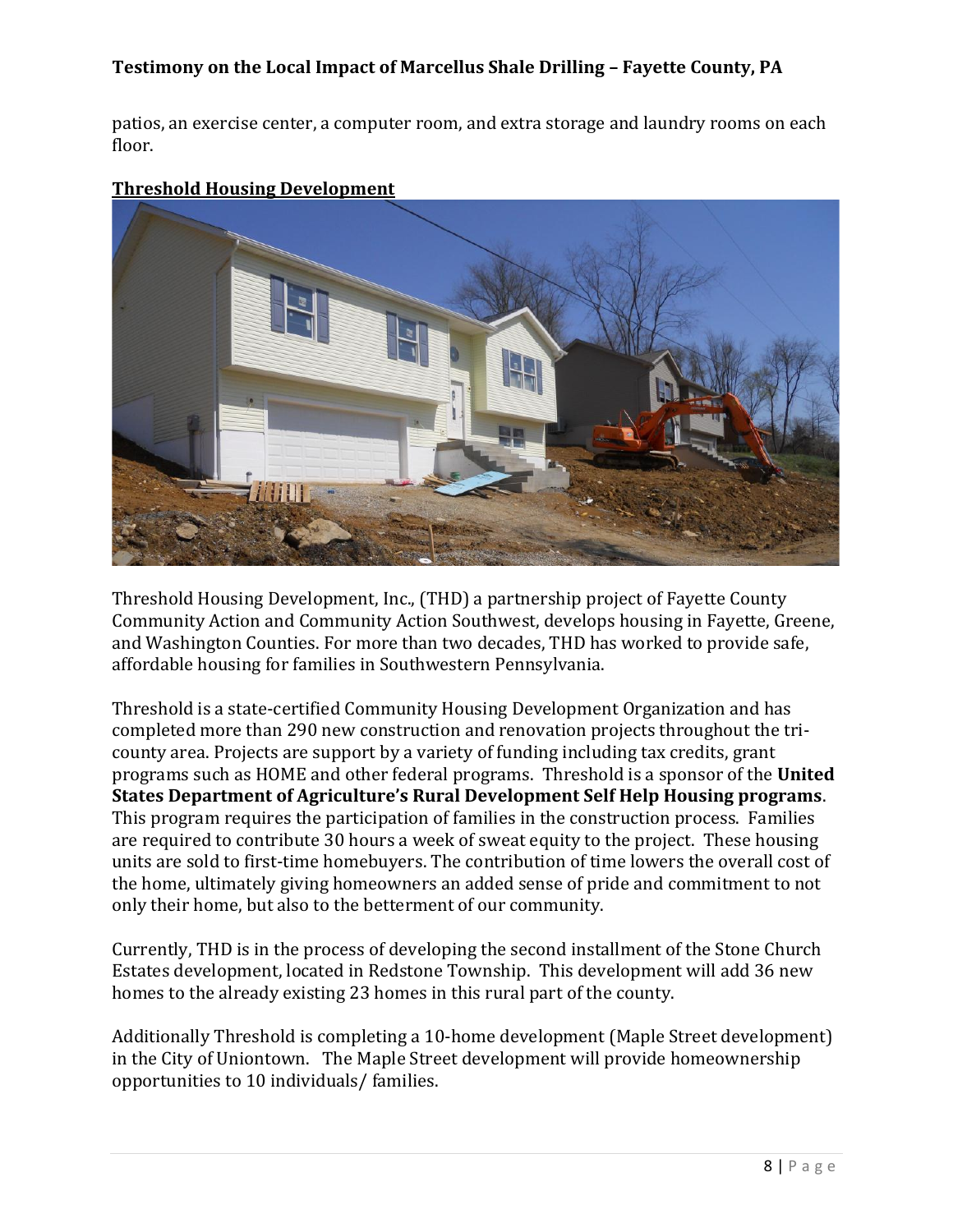

**Maple Street Development – Under Development**

#### **Concerns, observations and recommendations**

The challenges faced by our local communities are present today and continue to grow. The development of affordable housing options does not happen overnight and often takes years to develop.

Tax credits alone are often not adequate to address the full financial needs of a project. State and federal funding and private resources combine to make successful developments. Each of the funding streams consumes time to secure the resources. Finding ways to speed the processes to support projects will certainly benefit development efforts. At the State level, the PHFA and the Department of Community and Economic Development have worked to streamline coordination of resources. Programs such as PennHomes and DCED's Keystone Communities Program are important to tax credit developments. We believe that the new format for tax credit applications (which separates urban and rural areas) provides an opportunity for smaller communities throughout the Marcellus Region.

Additionally, providing resources to fill gaps in the development budgets and to support some of the important predevelopment work will increase housing development. Finding funding to continue to expand housing resources for housing in the Marcellus region, as was done with the PA Housing Affordability and Rehabilitation Enhancement Fund, will help as well. Are there other ways to strengthen the Housing Trust Fund?

Programs like the Housing Redevelopment Assistance Programs which has been combined with the Keystone Communities program are important funding resources for developments. Because of the economy and the budget, the program has been reduced substantially. As funding allows, strengthening these resources will help the development of affordable housing.